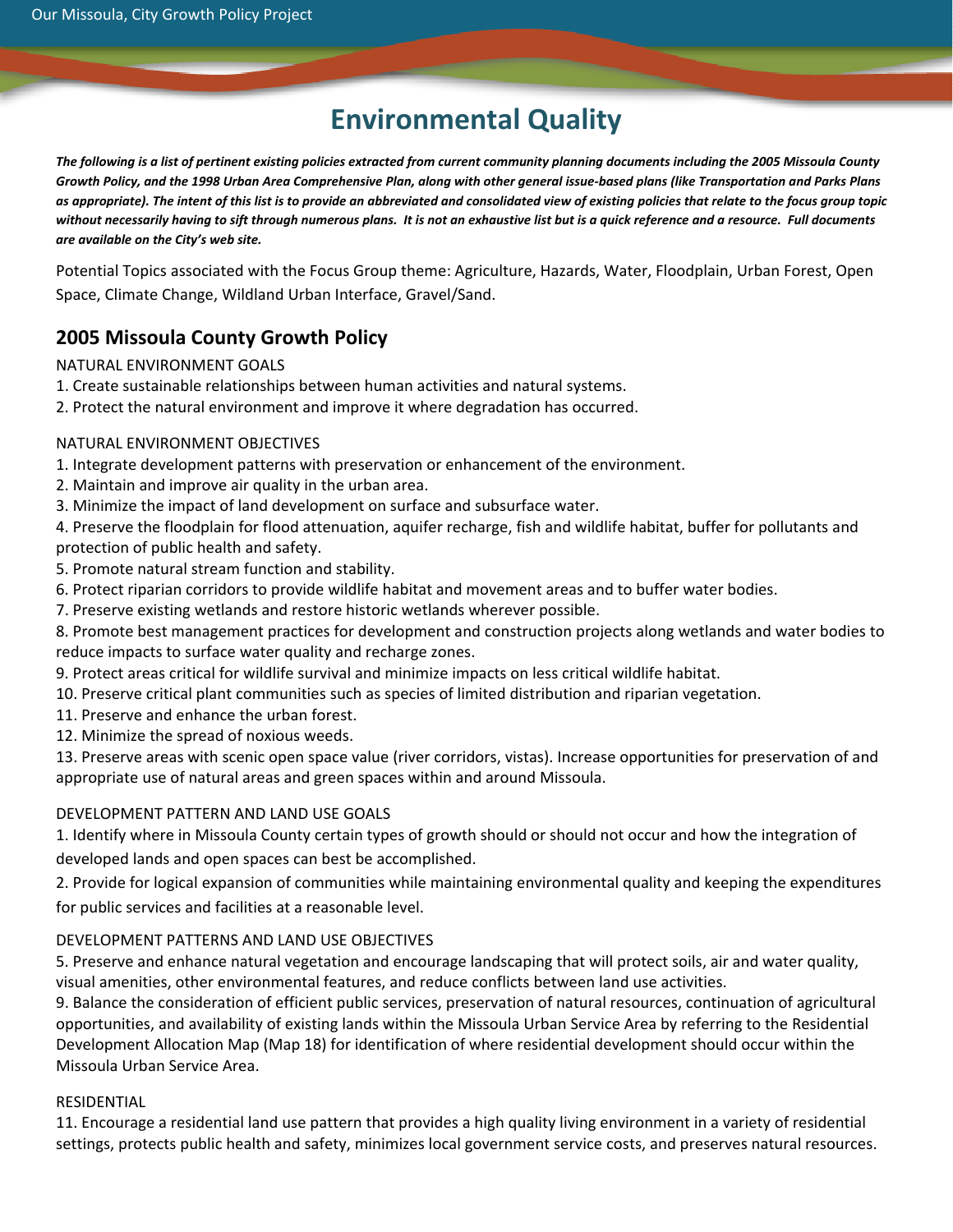## COMMERCIAL/INDUSTRIAL

15. Conserve resources and minimize transportation demand in rural areas by structuring commercial centers around existing facilities.

#### ECONOMY GOALS

2. Encourage economic development to occur in ways that conserve and enhance natural and human resources.

3. Manage growth to maintain and enhance the economy of Missoula County to support a diverse population, strong community, and healthy environment.

## HOUSING GOALS

1. Achieve the overall mix and placement of housing needed to support a community rich in social, cultural, and economic diversity and an environment rich with natural resources.

## HOUSING OBJECTIVES

4. Design and locate homes to minimize impacts on natural resources and the physical environment and to maximize social resources while meeting emerging needs. Locate housing in proximity to physical, technological, social, and economic infrastructure.

# GENERAL LOCAL SERVICES AND FACILITIES OBJECTIVES

1. Provide adequate infrastructure to ensure a healthy natural, economic, and social environment in Missoula County. Ensure the availability and affordability of infrastructure such as sewer, water, transportation, public safety, health and social services, public lands, parks and other open spaces, cultural resources, and education.

#### TRANSPORTATION OBJECTIVES

1. Improve, rather than extend, the present transportation system network for the conservation of natural resources, energy and public funds.

3. Provide accommodations for and promote the use of more sustainable modes of transportation, including public transit, bicycle, and pedestrian facilities. Expand the service of the transportation network by providing families, commuters, and senior citizens access to community and neighborhood centers. Promote the use of renewable energy and less reliance on fossil fuels.

4. Address noise, air quality, and safety impacts of major transportation facilities on adjacent land uses.

# RECREATIONAL RESOURCES OBJECTIVES

3. Develop opportunities for public recreational use of rivers and lakes while protecting environmental quality and private property.

# **1998 Urban Comprehensive Plan**

I. GOALS

# A. ENHANCED NATURAL RESOURCES

# I. A. NATURAL RESOURCES ‐‐ THE ENVIRONMENT

We recognize the close connection between our development pattern and our environmental health. We also recognize the importance of a healthy environment to our sense of social, economic, and physical well‐being. Preserving or enhancing the condition of our environment is one of the most important goals for well-managed growth. Guiding Principles:

1. Our physical environment forms a continuum ranging from natural wilderness to densely populated urban landscape.

2. The topography of the County, with historic and current development, offers two patterns:

- (a) rural, small town, and urban areas; and
- (b) mountains and hills, valley floors, and streams and rivers.

3. We need to respect the different elements of these patterns and integrate them so as to form a functional, aesthetically pleasing, and livable whole.

4. Missoula County can and should move toward sustainable relationships between human activities and natural systems.

5. Social and economic factors are included in the broadest definition of "environment."

Considerations: In determining how best to approach the integration of patterns of development and preservation or enhancement of the environment, we should consider the following: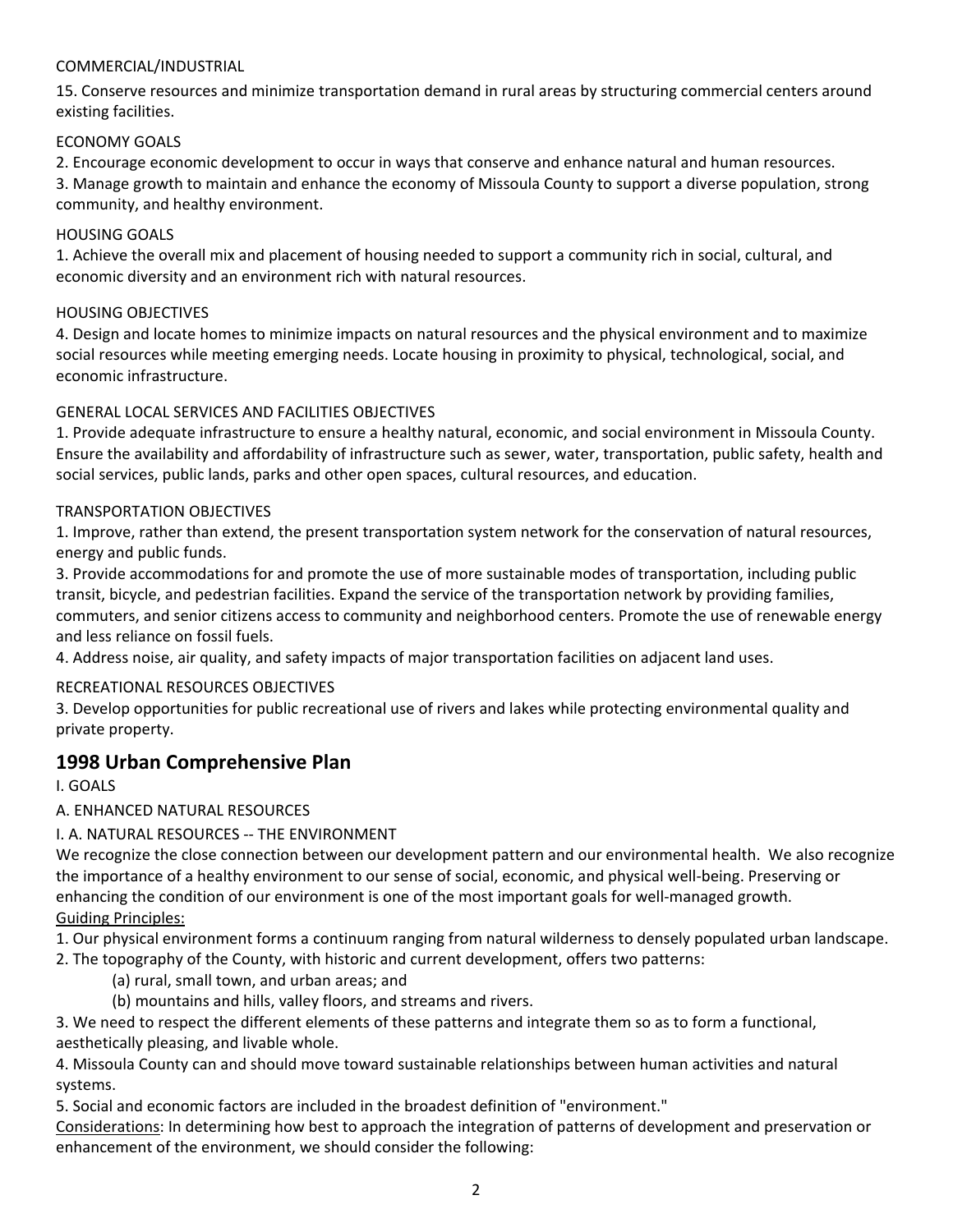1. Identify critical lands (e.g., riparian resources, wildlife habitat, scenic land) so that growth or development can be guided for their protection.

2. Locate open spaces that are recreational (parks, ball fields, golf courses, etc.) near areas where development already exists or where it is desired.

3. Accommodate growth, retain historical resources, and provide appropriate open spaces in the design of development so that areas of greater density remain healthy, safe, and livable.

4. Make decisions about infrastructure recognizing that they affect, deter or promote integration of development and environmental values.

5. Recognize the fragile status of air and water quality and the carrying capacity of the County.

- 6. Consider the actual, measured, and desired levels of public health and environmental health.
- 7. Review the current status of regulations governing environmental and health standards.
- 8. Develop funding mechanisms for environmental protection programs.
- 9. Consider re-development opportunities for both developed and undeveloped areas.

Undeveloped areas may offer the chance to re‐aggregate lots and thereby allow beneficial master‐planning of larger parcels to occur.

Action: Identify where in Missoula County certain types of growth should or should not occur and how the integration of developed lands and open spaces can best be accomplished. In areas designated as suitable for development, identify what types and levels of development are suitable and why they are. For areas designated as best left undeveloped, clarify concerns about environmental quality or open space values that make us want to protect these lands from development while recognizing and respecting the rights of private property owners. Consider environmental conditions and threats that exist throughout Missoula County. We should use the Cumulative Effects‐‐Carrying Capacity Study information to help us determine how best to mitigate environmental problems, and how best to preserve the fragile elements of our physical environment. We may employ development guidelines and other tools to protect hillsides, riparian areas, wildlife habitat, and air and water quality.

# II. B. SUSTAINABLE ECONOMIC DEVELOPMENT

We recognize the role of a strong, diverse economy in maintaining the overall well-being of Missoula County residents. A primary objective of managing growth is to maintain and enhance the economy of Missoula County to support a diverse population, strong community, and healthy environment.

Guiding Principles:

3. Healthy economic development should occur in ways that conserve and enhance our natural and human resources. Considerations: In determining how best to approach economic development opportunities and issues, we should consider the following:

2. There is substantial economic value in Missoula County's quality of life (natural open spaces, cultural activities, educational offerings, and relatively low crime rate).

# III. GROWTH MANAGEMENT TOOLS

We recognize that the City, County, other governmental bodies and citizen groups have the ability to manage growth and change through the effective implementation of a variety of incentives, regulations, and other means. Desired positive effects of well-managed growth can only be achieved if effective tools are in place to implement plans and strategies.

# Guiding Principles:

3. Tools used by the City, County, and other governing bodies should reflect the values of the citizens they serve and effectively accomplish the goal to a) protect critical lands and natural resources, and b) enhance human resources and the valued characteristics of our communities.

Considerations: As we undertake growth management planning, we should consider the following:

4. Carefully examine tools used successfully elsewhere, such as development standards, impact fees, permit limitations, transfer of development rights, etc.

# *The following are related goal excerpts from existing issue‐based plans*

# **Long Range Transportation Plan (2012)**

- Maintain our existing transportation system
- Improve the efficiency, performance and connectivity of the a balanced transportation system
- Maximize the cost‐effectiveness of transportation